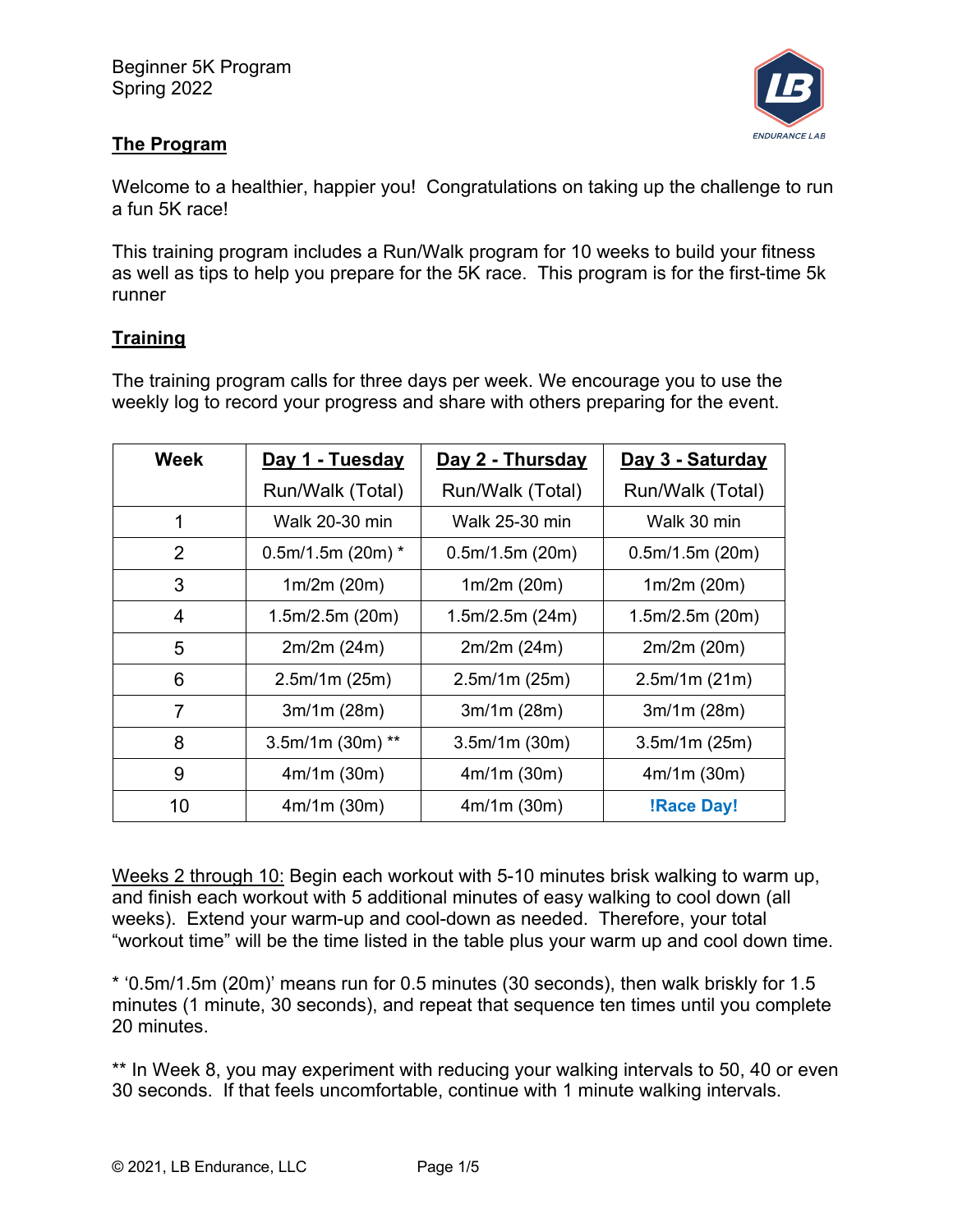

## **Important Questions**

## **How fast should I run? How far should I go?**

Speed is not important! Nor is distance. Right now, focus on the time. Your run pace should be conversational, so that you can talk to someone running alongside. Go as far as you need to. Your workout can be on a treadmill, around your neighborhood, or at a local park or track. Wear a watch or use your smart phone to keep track of time.

## **Those days don't work for me. How should I set my schedule?**

Pick three days that work better! Try not to work out three consecutive days, and avoid missing three days or more between workouts. Use a weekend day as a workout day. If you have travel or family obligations, do your best to incorporate your workout (e.g. invite your family to join you).

## **What if I miss a workout?**

Try to fit it back in and adjust the rest of the week, but don't pack in too many consecutive days. Sometimes it's best to just skip it and move on. If you miss multiple workouts, don't quit… pick up where you left off, or repeat the last week you finished.

#### **Does this program work for everyone?**

You may progress slower or faster than the suggested program. If the next week's running is too challenging, simply repeat the current week until you are ready to move on. If it feels too easy, pick a future week's program to start with and increase from there, progressively decreasing the walk segments and increasing the run segments until you can run 20 minutes consecutively. Just don't get too aggressive; no more than a 10% increase in mileage is a safe limit to reduce risk of injury.

## **I just can't seem to work out on my own…!?**

Create a workout group! Invite friends, family of neighbors to join you at the race AND train with you. Share this program with them. We luckily have a safe and extensive Greenway system that can make it more convenient to get a walk or run done at any time. This might be a great activity to do while your kids are at their sports practice.

#### **What about the days in-between? Are those all rest days?**

Plan for at least one or two days weekly as total rest from strenuous exercise. On the other days, try to engage in "active rest" activities like walking or hiking, swimming, or yoga. You could also play catch with the kids or enjoy an easy bike ride. You may also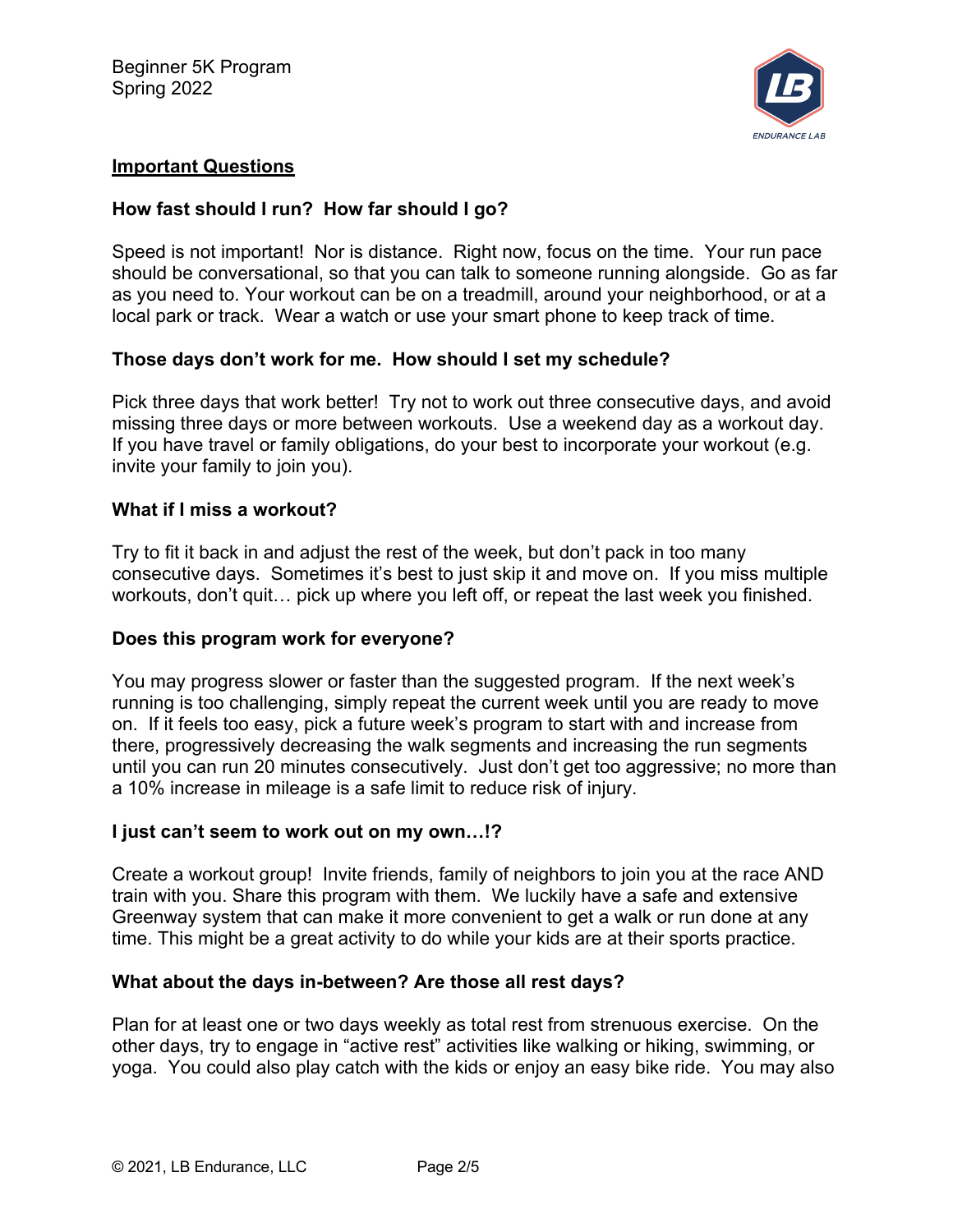

participate in fitness classes or strength training. A variety of activities help your body adapt and recover, as well as keep things interesting for your mind and soul.

## **Should I stretch?**

If stretching helps you feel better, then, yes, stretch! Some light stretches before you start are okay, but it's most beneficial to stretch after your workout when your muscles are warm and loose. This may help alleviate soreness and stiffness.

### **I stretched, but I'm sore and stiff the day after anyway!?**

This is where 'active rest' can help you get moving to loosen up the muscles again. A warm shower or bath can help, too. If you decide to stretch, walk about 15-20 minutes and get warm first. Expect some soreness in the first couple weeks, especially if you are returning to exercise from a long time off. Don't overdo it, and listen to your body.

#### **What should I wear?**

It's all about comfort and function, not looks. Most importantly, have a good pair of wellfitted athletic shoes. If you don't remember when you bought them, they are covered in grass clippings or make your feet/back/knees hurt… consider a new pair. Comfort and avoiding injury will help you enjoy the program. It's not necessary to spend \$200 on a new pair of sneakers, but they should fit and work for you. Try on and take a few strides in as many pairs as you can until you find something that works.

Clothing should be lightweight and breathable. Dress in layers. Also consider your socks, supportive undergarments, a hat and sunblock as very important pieces.

## **Any other advice to get started?**

If you have never run before or it's been a long time, it is wise to consult with your Health Care Provider before starting. If you ever feel uncomfortable or ill, you know you best. Remember, the goal is a healthier and happier life.

You can also…

- Tell everyone you know about your goals and invite them to the race!!
- Keep a fitness log (see sample).
- Get adequate sleep every night.
- Smile, and think each day how lucky you are to get out there and move!

#### **How long is a 5k?**

The name 5K comes from 5 kilometers (km) and is commonly referred to as 5k or a 5k race. Since 1 km is equivalent to 0.62 miles, a 5k is a race to run a distance of approximately 3.1 miles.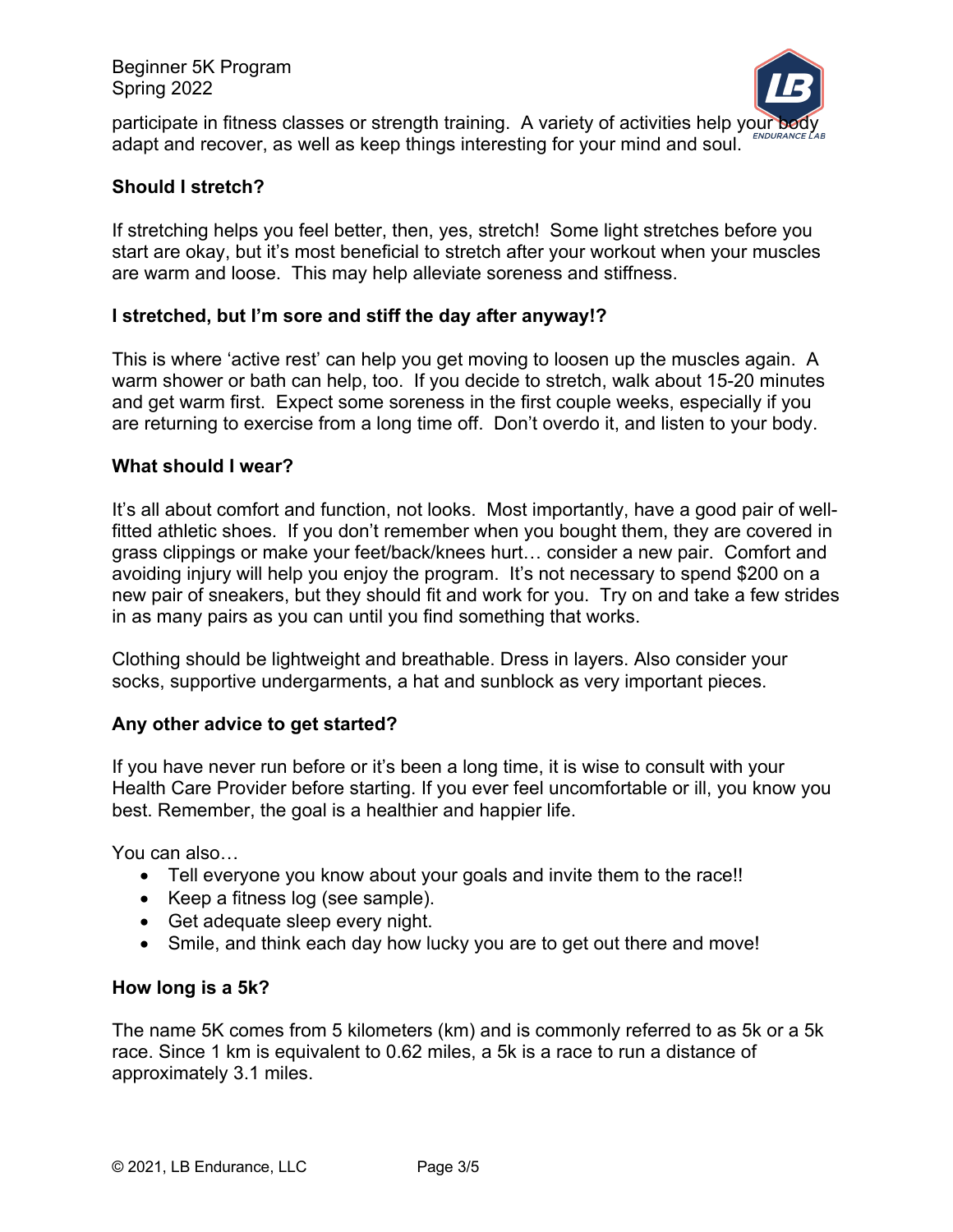

## **What about nutrition and hydration?**

Follow best daily practices, including regular hydration with water, and eating a balanced diet with plenty of vegetables, fruits, lean protein, whole grains and healthy fats. There is no special diet for 5k training, but you might enjoy a small snack (75-150 calories) within the hour before you start your workout – it's hard to train when you are distracted by hunger! On race day, have a small breakfast that's light on your stomach!

## **What is the Run-Walk Method?**

The run-walk method was widely introduced by Olympian Jeff Galloway. It consists of combining running segments (intervals) combined with walking segments. The idea is to build endurance slowly to be able to run for long periods of time. This 5k run-walk method is a proven way to train for finishing a 5k if you have never run before.

In the beginning when you first start running, your walk segments will exceed the run segments. This allows your body sufficient time to recover. As you progress, you will shorten the walk segments and increase the run segments.

Typically, a beginner would start by running for 30 seconds, followed by walking for 1-2 minutes. The body gradually adapts to running if training is done properly and consistently.

#### **What is a good time for a 5k race?**

A beginner who has never run before can have a running pace of 12-15 minutes/mile, following a 10-week program such as this. This means that a 5K run would be completed in around 36-45 minutes.

A pace of 10 minutes/mile lets you finish a 5k in about 32 minutes. However, a beginner should aim for finishing the race, enjoying the journey and not competing for time or a placing.

## **Who is LB Endurance, LLC?**

LB Endurance, LLC is an endurance coaching and performance testing company in Knoxville, TN owned by Coach Lana Burl. Coach Lana also leads the Prime Aquatics masters swim program. Learn more at lbendurance.com or visit the LB Endurance Lab at 1119 Sevier Ave Suite B, Knoxville, TN 37920.

Content and Program adapted from http://www.half-marathon-running.com/5k-run-walk.html